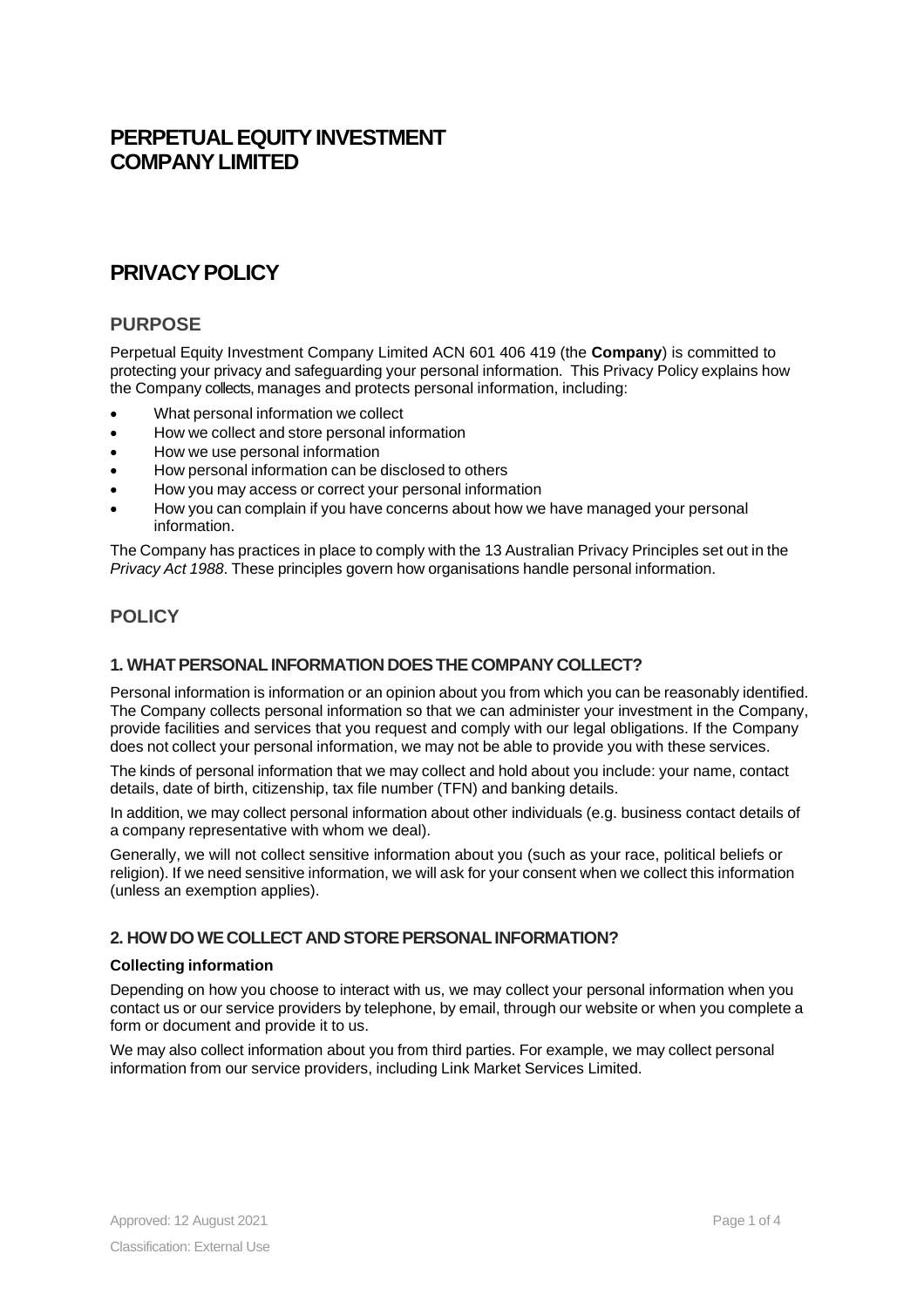#### **Collecting information from visits to the Company's website**

We may collect information based on how you use our website or digital media. The Company uses "cookies", analytics tools and other data collection methods to collect anonymous information on website activity such as the number of visitors, the number of pages viewed and the internet advertisements and social media posts which bring visitors to our website. This information is collected to analyse and improve our website, or marketing campaigns and to record statistics on web traffic.

Cookies are small text files that are placed on your computer by the websites that you visit. They are widely used in order to make websites work, or work more efficiently, as well as to provide information to the owners of the site, including for the purpose of improving advertising and marketing campaigns.

The Company's website also uses cookies and website analytics (e.g. Google Analytics) for anonymous collection of data about our website visitors, including (but not limited to) how the website is found, which pages are viewed, and what files are downloaded by visitors. This information is combined into an overall picture of website use, but does not individually identify you as a user.

If you are uncomfortable with the use of cookies, you can manage and control them through your browser, including removing cookies by deleting them from your 'browser history' (cache) when you leave the website.

The information collected is only used within the Company and by preferred vendors to measure the success of our website, digital advertising, and social media and to improve our ability to provide relevant information and content to users.

No attempt is made by the Company to personally identify you, except when you submit a digital form. If you complete and submit a form on our website, a social media channel or mobile app, you agree to enter your information in those platforms. The information we collect is stored, accessed and used by us to administer our appearance on those platforms as required. The Company uses forms for the purposes of forming a direct relationship between you and the Company, and only when you have indicated consent by submitting the form.

#### **The Investor Centre is provided and managed by a third party. If you access your account information online through the Investor Centre, you should be aware of the Terms & Conditions and Privacy Policies of that platform. Securing your personal information**

We hold personal information in secure computer storage facilities (both in-house and at our service providers); on paper-based files; as well as in other formats. The Company takes reasonable steps to protect your information from loss and unauthorised access, destruction, use, modification or disclosure. Access to personal information held by the Company is controlled to prevent misuse or unauthorised disclosure of the information. We utilise a range of technical security measures such as secure authentication, password controls, encryption, firewalls and anti-virus technology to prevent unauthorised access to your information.

The Company's vendors that administer personal information are required to comply to similar protection measures.

#### **3. HOWDOWEUSEYOUR PERSONALINFORMATION?**

The Company may collect, hold, use or disclose your personal information so that we can administer your investment in the Company and provide facilities and services that you request.

We may also collect, hold, use or disclose your personal information to:

- Consider any concern or complaint that you raise against the Company or to manage any legal action between you and the Company;
- Prevent or investigate any actual or suspected fraud, unlawful activity or misconduct;
- Identify you or establish your tax status under any Australian or foreign legislation; or
- Comply with any relevant laws, regulations, codes of practice and court orders.

The Company may use your personal information that we have collected about you to identify a product or service that may be of interest to you. If at any time you no longer wish to be notified about other services or promotions, please contact us. Privacy specific contact details are included at the end of this policy.

We may also use your information for other purposes required or authorised by or under law (including purposes for which you have provided your consent).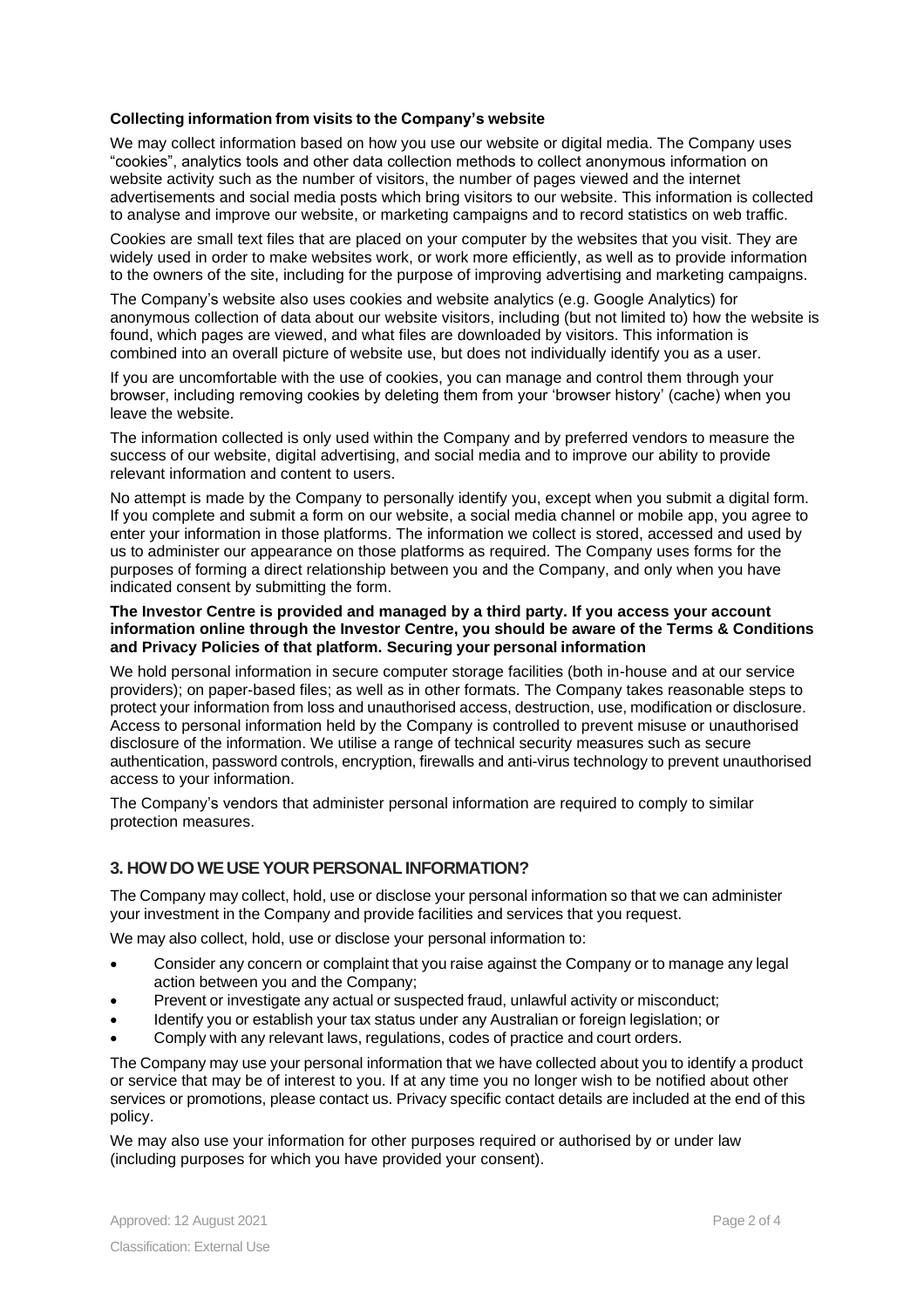## **4. HOWISPERSONALINFORMATION DISCLOSED TOOTHERS?**

The Company does not sell, rent or trade personal information to, or with, third parties.

In some circumstances your information may be disclosed to service providers that perform a range of services on our behalf. Examples include:

- Our Investment Manager, Perpetual Investment Management Limited
- Mailing houses and printing companies;
- Auditors and solicitors;
- Registry providers (including Link Market Services Limited);
- Information Technology vendors; or
- Other consultants.

In some circumstances, personal information may be disclosed to third parties (including service providers) in jurisdictions including, but not limited to, Australia, New Zealand, United Kingdom, Malaysia, and India.

Where we disclose your information to our service providers, we will take steps to ensure that they are authorised to only use personal information in order to perform the functions required by the Company.

We may also disclose your personal information to law enforcement agencies, courts or government agencies where required to comply with specific legal requirements. In particular, the Corporations Act 2001 (Cth) requires certain information about you to be included in the Company's registers which is able to be accessed by the public.

With your consent, we may also disclose your personal information to other third parties and for other purposes. That consent may be written, verbal or implied from your conduct.

## **5. HOWYOUMAY ACCESSOR CORRECTYOURPERSONALINFORMATION**

You may contact us to request access to the personal information we hold about you at any time. You may also ask us to correct information about you that you may believe is inaccurate, incomplete or out of date.

We will need to verify your identity before giving you access or correcting your information.

In certain circumstances, the Company may not be able to correct or provide you with access to your information. In these circumstances, we will write to you to explain and provide the reasons why.

#### **6. HOW YOU MAY COMPLAIN IF YOU HAVE CONCERNS ABOUT HOW WE HAVE MANAGED YOUR PERSONAL INFORMATION**

If you have a complaint related to how the Company has managed your personal information, please contact us using the contact information below. We may ask you to place your concerns in writing in order for us to fully understand and investigate the issues you have raised. We will acknowledge any complaint in writing within five business days of it being received and make every effort to resolve your issue within a reasonable time of us being notified. Resolving your concerns may require the Company to share your personal information with third parties in this process, including to our service providers or regulatory bodies.

If a complaint remains unresolved, you may access an external dispute resolution service or apply to the Office of the Australian Information Commissioner (**OAIC**) to have the complaint heard and determined.

When we write to you about our decision, we will explain how you may access an external dispute resolution scheme or make a complaint to the OAIC.

The OAIC may be contacted on the privacy hotline: 1300 363 992.